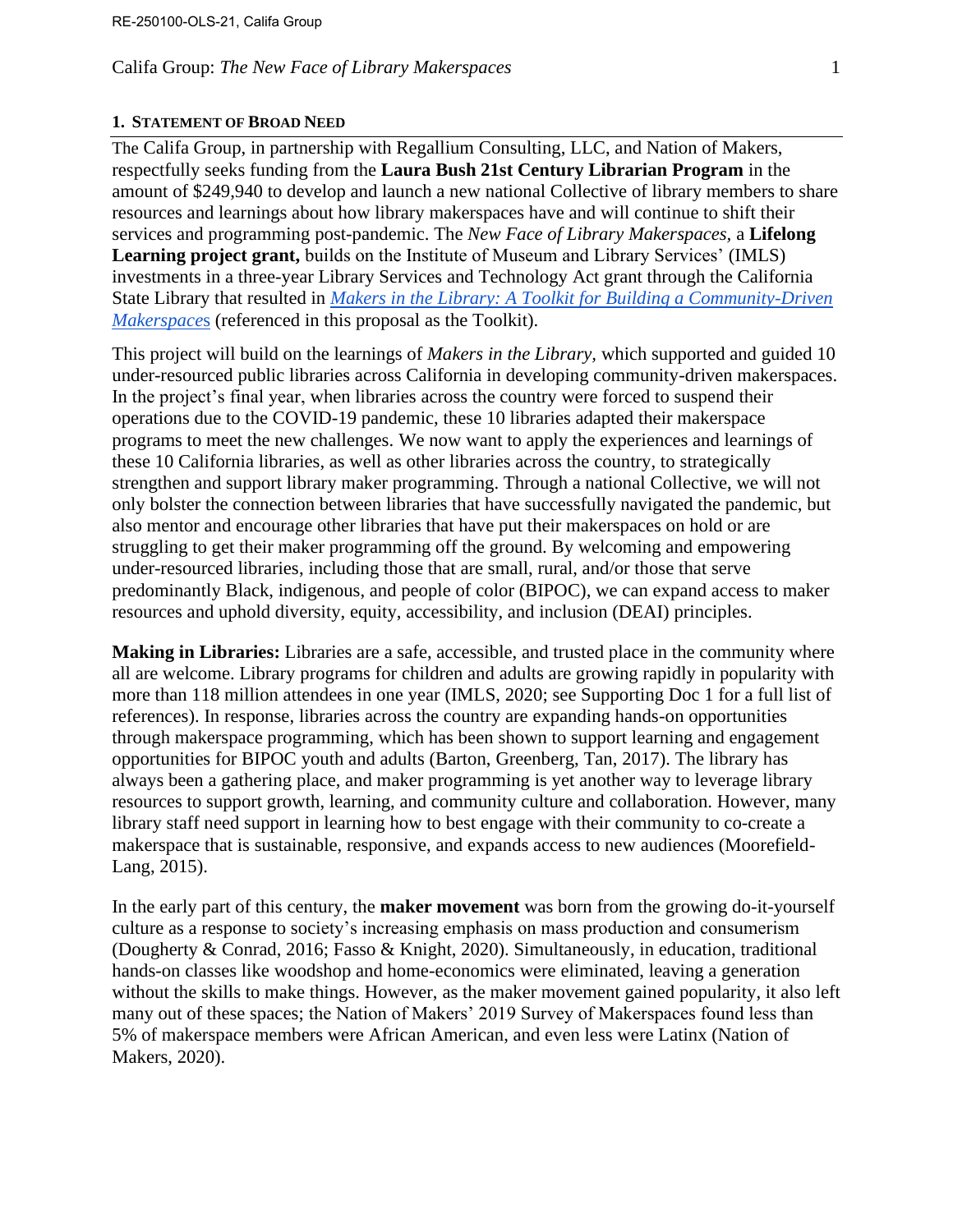The term makerspace itself can also be misleading. Library makerspaces vary greatly depending on their staff, facility space, and capacity. Across the 10 libraries in the *Makers in the Library* project, a formal evaluation of the project found five types of makerspaces emerge (Burg, 2020):

- **Multi-use space**: A room or area of the library is quickly converted to serve as a temporary space for maker programming. Tools and materials are stored in closets or on mobile carts that can be rolled in when needed and then tucked away.
- **Dedicated space**: A room or area is either specifically designed for or converted into (e.g., underutilized computer room) a permanent space for maker activities and tools.
- **Community events**: Maker programming is brought into the community through an existing event or location (e.g., farmer's market or community center) or by hosting an event dedicated to making (e.g., Mini Maker Faire). Events are often hosted in collaboration with local makers and/or community organizations.
- **Maker box program**: Tools and materials for maker activities (including activity guides) are housed inside an easy-to-transport box that circulates among branch libraries.
- **Virtual program**: Demonstrations, tutorials, or live interactives are used to engage with patrons online, whether asynchronously (on-demand through archived videos) or synchronously (live demonstration or activity through social media or videos).

**Building on** *Makers in the Library: Makers in the Library* (2018-2020) was a pilot project of the California (CA) State Library developed in collaboration with the initial project team (see Supporting Doc 2). The project was designed to provide training and support for under-resourced libraries throughout the state. A cohort of 10 diverse libraries were selected through an application process, prioritizing libraries with no existing maker program and those that are under-resourced as defined by operating budget per capita, staffing, or the low economic status of the local population they serve. This initiative included rural, urban, and suburban libraries, both small and larger library jurisdictions, and racially and ethnically diverse library professionals (see *[Snapshot](https://static1.squarespace.com/static/5f23ee35a40618686666773e/t/5f70bbcd6994936d8fd2442e/1601223638664/MakersInTheLibrary_Snapshots.pdf)* section of the *[Makers in the Library](https://www.makersinthelibrary.org/downloads)* Toolkit for an overview of these libraries). A formal evaluation of the project found that most makerspaces had a positive impact on culture amongst library staff, helped diversify the library's services, and that patrons were interested in participating and learning more about makerspace activities (Burg, 2020).

The project adopted a design thinking approach of listening, prototyping, and reflecting as participants interacted with fellow staff, patrons, and the community (see image below). Each of the [resulting makerspaces](https://static1.squarespace.com/static/5f23ee35a40618686666773e/t/5f70bbcd6994936d8fd2442e/1601223638664/MakersInTheLibrary_Snapshots.pdf) uniquely reflect the community they serve, leverage local knowledge and assets, and are designed for sustainability whether set up as a dedicated space, on a mobile



cart, in a maker program box, or as a virtual program. **Quantitative** and qualitative evaluation methods were collaboratively developed and implemented,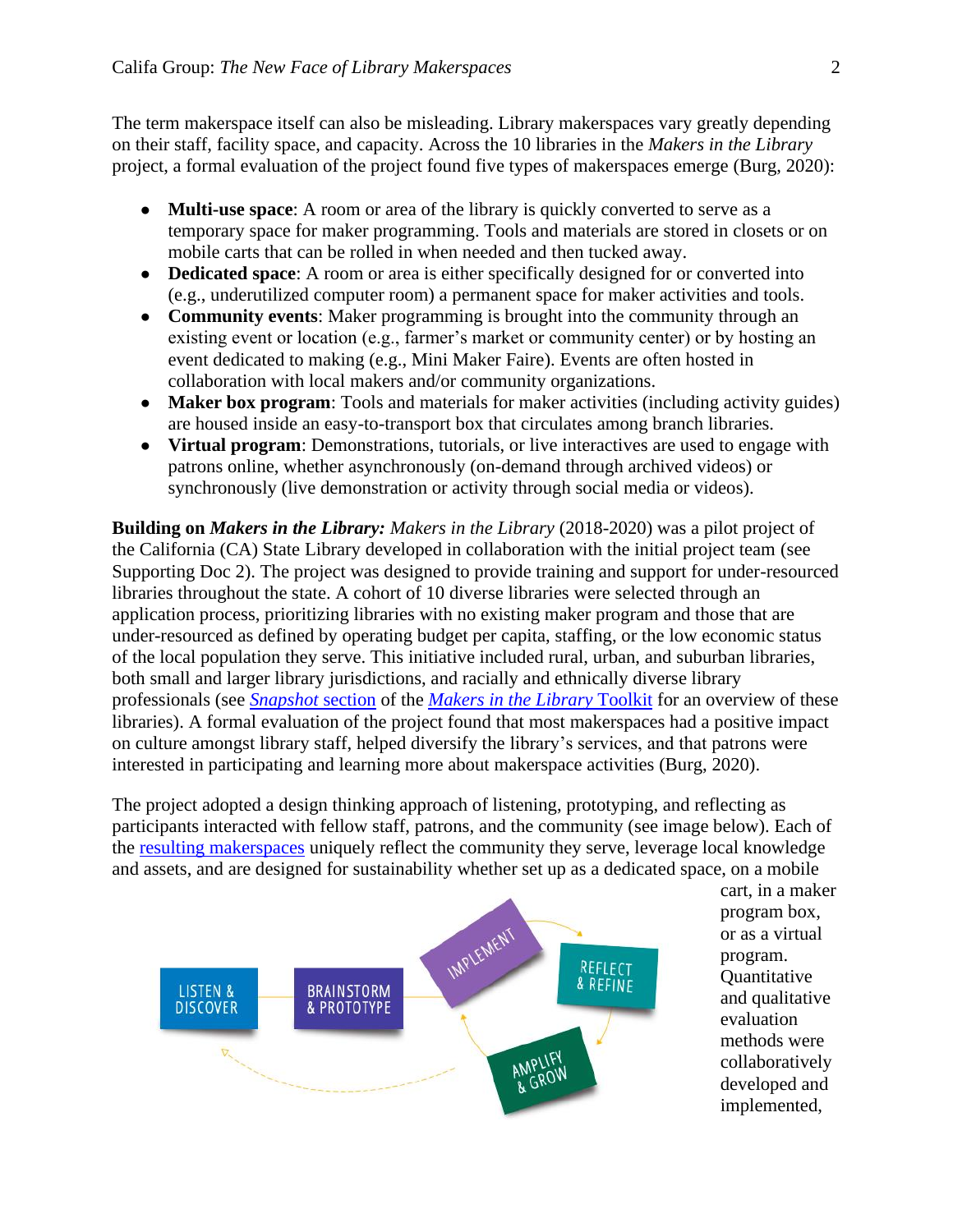supporting an ongoing evaluation process itself that incorporated, shared, and valued community insights.

The Toolkit was published on a dedicated website [\(Makersinthelibrary.org\)](http://www.makersinthelibrary.org/) and is publicly available to all for free download. The resources are backed by current best practices in makercentered learning and were developed and tested collaboratively in the 10 pilot libraries. The publication includes 21 adaptable tools and a detailed description of a process to follow with examples, quotes, and photographs from participating libraries. These resources are now available to help other libraries take the steps they need to build a sustainable maker program that meets the needs of their local community, even if resources are limited.

**Why do we need a Collective?** The COVID-19 pandemic caused a dramatic shift in the way libraries operate and serve their communities. Even library staff who were once reluctant to or lacked training to use technology have been forced to find new ways to connect with patrons through virtual programming. These modes of delivery have also shone a light on inequitable access to technology. Additionally, against the backdrop of a nationwide racial and social justice reckoning, libraries must consider how they are serving the full demographic diversity of their communities, and how their histories, structures, and programs have created and perpetuated barriers to participation, especially for low-income communities and communities of color.

As libraries respond to and recover from the COVID-19 pandemic, a makerspace provides a unique opportunity to welcome patrons of all ages into the walls of the library to engage with library staff and one another once again. Making can also serve as a form of healing as people reconnect, share experiences, and use hands-on creation to help move forward post-pandemic. This was demonstrated by the Gilroy Public Library following the tragic 2019 mass shooting at the Gilroy Garlic Festival (see *[Reflect & Refine](https://static1.squarespace.com/static/5f23ee35a40618686666773e/t/5f70bb88641b9366710794ad/1601223572216/MakersInTheLibrary_ReflectRefine.pdf)* section of the *[Makers in the Library](https://www.makersinthelibrary.org/downloads)* Toolkit).

The COVID-19 pandemic has also highlighted the adaptability, creativity, and problem-solving skills of dedicated professionals at public libraries around the country, even as their libraries closed, and staff members worked from home or were reassigned to other roles in their towns. We've seen that makerspace staff didn't act alone or in a silo –they reached out and collaborated, leveraging their local, national, and international maker ecosystems to serve most effectively, including producing PPE and distributing program kits to children (Pichman, 2020).

In February 2021, the project team held focus groups with the original 10 libraries from the *Makers in the Library* project to better understand their needs as they began to emerge from the pandemic. Library staff from smaller, rural communities spoke to the dual challenges of engaging their community through virtual programming because of the digital divide and offering socially distanced in-person maker programming. All participants expressed a desire for support, guidelines, and resources that would help them provide access to their makerspaces and associated programming.

The idea of a Collective was born to support libraries recovering from the pandemic, building on lessons learned from the initial project, promoting DEAI practices for their staff and the communities they serve, and building library professionals' capacity and skill sets. **We define a Collective as a decentralized group of professionals with similar interests who work together to achieve a common objective.** This project will make a unique and essential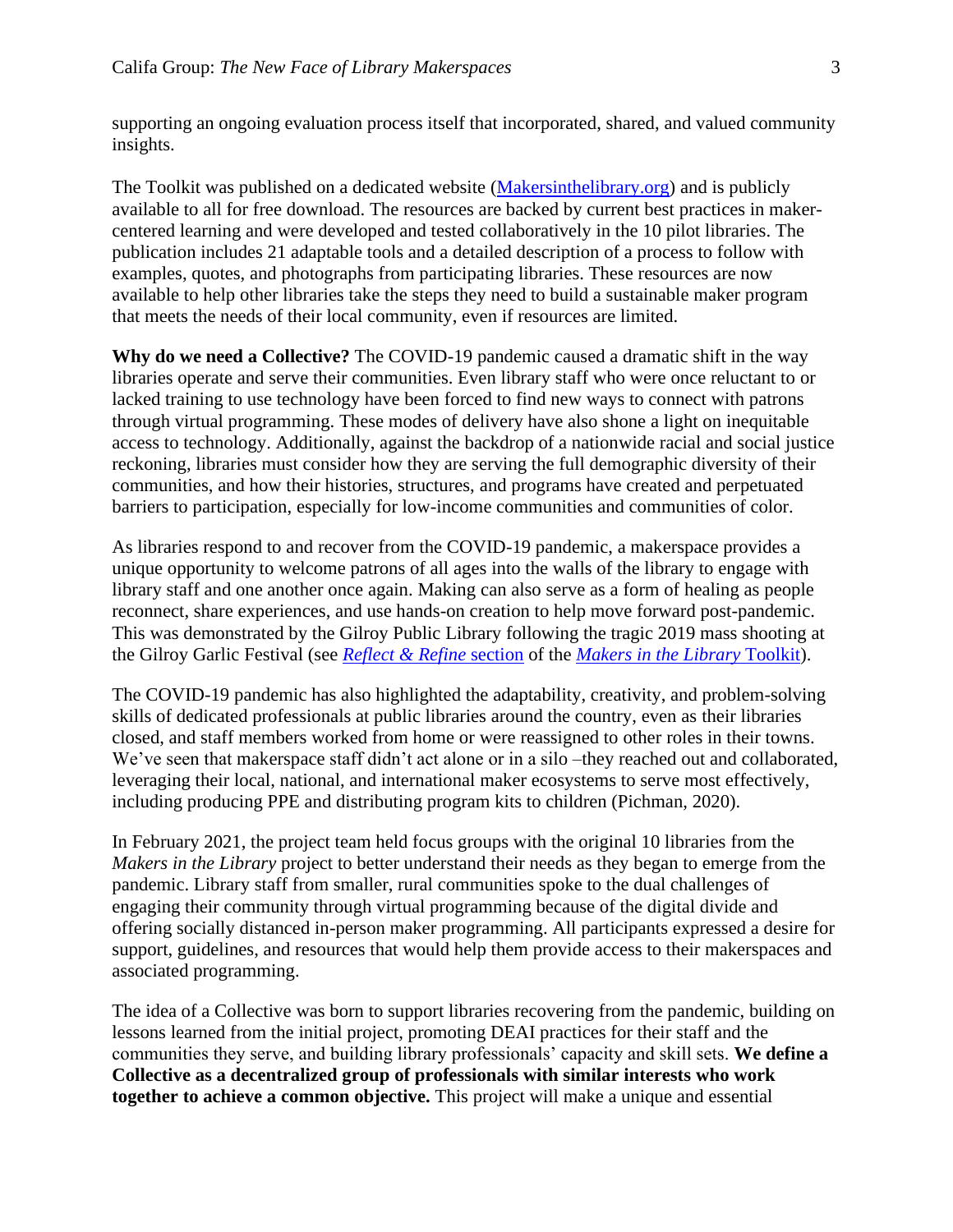contribution to the field through the creation of this Collective and its focus on engaging underresourced libraries serving underserved communities. The Collective will address new needs librarians are facing and will prioritize helping library staff from under-resourced areas feel confident in establishing effective maker programming for the families they serve, with an impact extending far beyond the lifespan of this grant.

#### **2. PROJECT DESIGN**

Building on the learnings of *Makers in the Library*, the *New Face of Library Makerspace*s will establish a Collective of library professionals to share resources and learnings about how library makerspaces have and will continue to shift their programming as a result of the COVID-19 pandemic. Project activities will be accomplished between September 1, 2021 and August 31, 2023. In Year 1, we will research models for the Collective, form a Charter group of libraries to co-create the Collective's structure and serve as leaders, and develop a multi-pronged approach for resource development and sharing. In Year 2, we will focus on expanding the Collective, as we welcome new library members, grow our professional development efforts, and create an addendum for the existing Toolkit that incorporates learnings from Collective members and new approaches to in-person and digital programming. Over the project period, the project evaluator will design and implement a mixed methods evaluation to assess the Collective's formation, health, sustainability, and results.

The Collective will primarily serve libraries that have been overlooked by the maker community, including small, rural, and under-resourced libraries, using local and state data related to poverty, unemployment, and broadband availability to determine communities with greater need. While larger, city-based libraries may serve as models, particularly in their efforts to engage BIPOC and low-income communities, many of these libraries are already networked into the maker community. This project's overarching goal is to give voice to the smaller and under-resourced libraries and encourage, support, and elevate their work.

Our project goals over the two year project period are three-fold:

- 1. Identify tools, resources, and strategies from library makerspace adaptations during the COVID-19 pandemic and share best practices for maker programming that serves diverse audiences.
- 2. Form a Collective of libraries and library professionals who support one another and share resources through an online platform and social media channels, and together build new knowledge in service of community-centric maker programs.
- 3. Update the *Makers in the Library* Toolkit, informed by this new knowledge, and disseminate professional development so other under-resourced libraries can begin building their own makerspaces.

#### **Year 1: Research, listen, and co-create the Collective**

In Year 1, we will 1) research how library makerspaces and maker programming have weathered the pandemic, 2) select 6 libraries via an application process to serve as Charter Members of the Collective, 3) co-create the Collective model and systems with Charter Members, and 4) develop a series of webinars on the Toolkit and additional digital resources informed by early findings.

We will first establish a baseline understanding of existing library resources and programs that have occurred during the pandemic and draw upon existing datasets, many of which were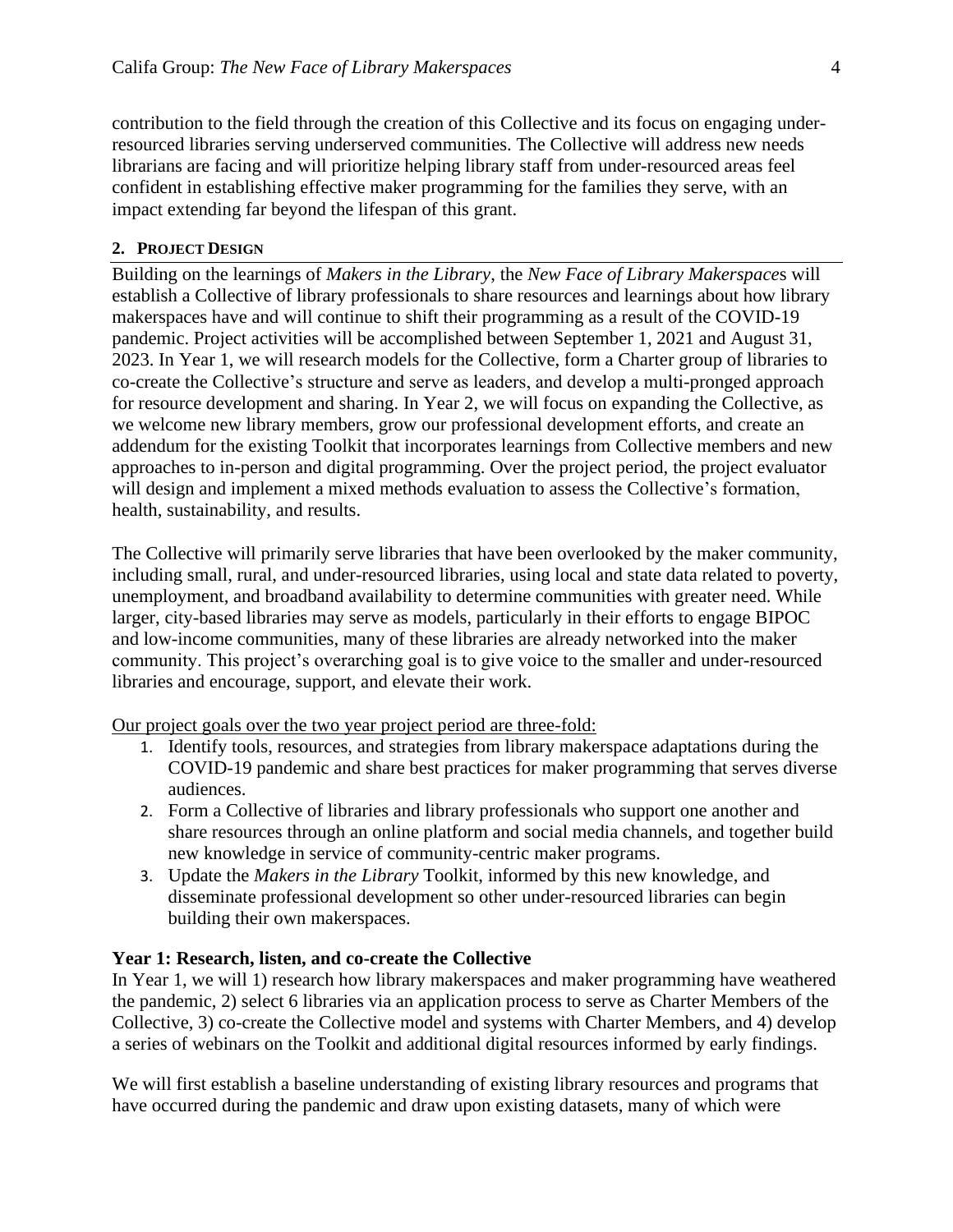developed through IMLS CARES Act Grants, such as the [University of Wisconsin.](https://www.imls.gov/grants/awarded/cagml-247380-omls-20) We will also reach out to our Advisors, partners at Nation of Makers, and various maker and library organizations such as Maker Ed, local and state libraries, and professional library associations such as American Library Association, Public Library Association, School Library Association, Association of Rural & Small Libraries, American Indian Library Association, and National Conference of African American Librarians to survey the field and collect data on the ways that libraries have modified their maker programming due to the pandemic and which, if any, of those changes have been sustained (see Supporting Doc 3).

Through an application process, we will select 6 public libraries from regions across the country to serve as Charter Members of the Collective. At least half of the Charter Members will represent small or rural libraries, and the rest will serve communities that are predominantly BIPOC, low-income, or face technological and/or economic barriers. Over the remainder of Year 1, Charter Members will meet regularly to define shared values, co-create processes, norms, and responsibilities for the Collective, as well as to determine criteria and set strategic goals for the recruitment of additional Collective members. They will also consider what types of content to develop and the best ways to make it available, define the benefits of belonging to the Collective, and goals for the group. Charter Members will receive stipends and recognition for their libraries as a leader in this project via the Nation of Makers' website (see Supporting Doc 4).

Simultaneously, the project team will develop a series of professional development trainings and resources. We will design and offer a series of free webinars hosted by the national platform[,](https://infopeople.org/) [InfoPeople.org](https://infopeople.org/) (see Supporting Doc 5) on the 5 parts of the Toolkit: 1) Listen & Discover, 2) Brainstorm & Prototype, 3) Implement, 4) Reflect & Refine, 5) Amplify & Grow. All participants will have the opportunity to try out the tools introduced in the Toolkit and provide feedback, which will help inform the development of the new addendum. These trainings will be enhanced by content developed based on surveys and interviews with Charter Members as well as other libraries who sustained maker programs throughout the pandemic. We also will establish a communication platform and internal systems on the Nation of Makers' (NoM) website to serve as a hub for our Collective where we can post information, share resources, as well as provide access to our social media channels. We will utilize the existing NoM's Libraries Slack channel as well the *Makers in the Library* Facebook page, and explore other channels and modes of engagement (e.g., blogs and vlogs, etc.) in partnership with Charter Members. Throughout the first year, we will conduct an ongoing formative process evaluation of Collective formation, management, communication, and policies to share best practices that others can replicate. We will provide registration to the Nation of Makers annual conference in June 2022 for the project team and the 6 Charter Member libraries to attend.

#### **Year 2: Expand national Collective and enhance Toolkit**

In Year 2, we will 1) expand the national Collective and welcome new members, 2) evaluate the project model and impact, 3) continue developing resources and professional development trainings for Collective members, 4) create an addendum to the Toolkit based on research and feedback from Collective members, and 5) develop a sustainability plan. While the Collective's form will ultimately be decided in partnership with Charter Members, we anticipate that the structure will include several tiers of leaders and contributors: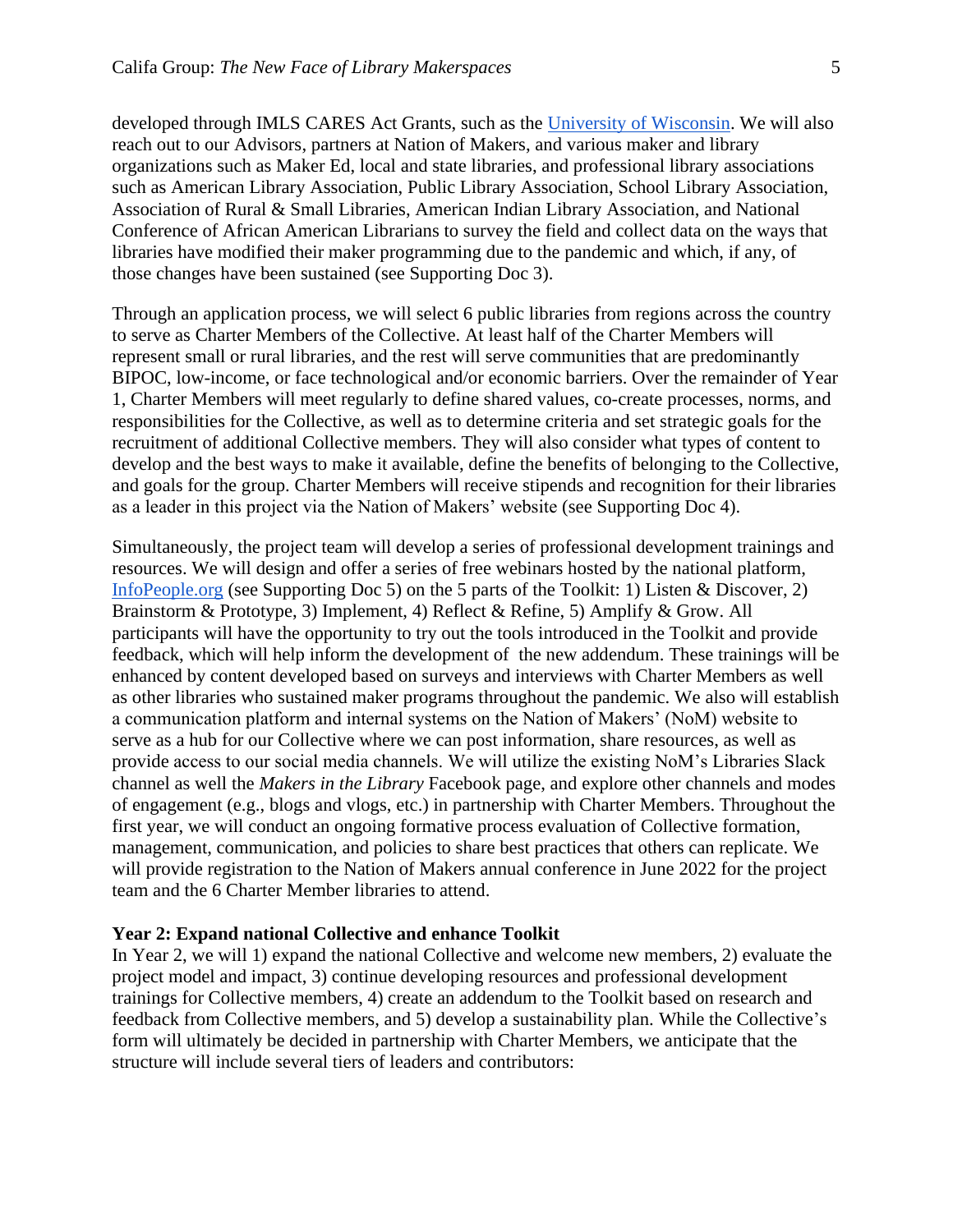- **I. Charter Members:** these 6 public libraries will serve as the leaders of the Collective, cocreating the roles, responsibilities, and structure.
- **II. Ambassadors:** these approximately 20 members will represent a variety of library types and will contribute content for resources and recruit and mentor new members.
- **III. Contributors:** these approximately 80 members will represent a variety of library types and will regularly participate with the Collective at various touchpoints (e.g., Slack, Facebook, webinars, website, conferences, etc.).

**Ambassadors** and **Contributors** will either be strategically recruited or will arise naturally from those Collective members who are most active on the Collective's online forums. We will prioritize racial, ethnic, and geographic diversity and welcome those from school, academic, and other libraries when selecting both Ambassadors and Contributors. We will support Charter Members and Ambassadors through special professional development opportunities led, in part, by guest speakers on topics including: Designing a Welcoming Environment for Creativity, Fundraising, Mentoring, Cultural Humility, and Marketing and Social Media Strategies.

Ultimately, library staff will be able to register on the Nation of Makers' website to join as Collective members. While all libraries are welcome, we will do specific, targeted outreach to under-resourced libraries to ensure a diverse representation. By the end of the project period, the Collective will welcome 100 geographically and demographically diverse members, at least 60% of whom will represent small, rural, and under-resourced libraries, and/or those that serve predominantly Black, indigenous, and people of color. We will elevate and highlight the contributions of under-represented libraries and create a welcoming community for all.

We will encourage Collective members to collaborate, learn from one another, and share resources to strengthen their individual and Collective capacity to serve their communities in new ways. The project will ultimately have a far-reaching impact beyond participating members, as the Collective's Facebook page, Slack channel, webinars, and webpage will be openly accessible to all. However, joining as a Collective Member will offer certain benefits that could include monthly online meetings, networking opportunities, and opportunities to present at national conferences. We have budgeted funds for Collective members to present at and attend the annual Nation of Makers Conference. Members will convene around topics of interest proposed to the Collective and selected on an ongoing basis. From initial focus groups with participating California libraries, we've heard interest in learning about cleaning protocols for makerspace equipment, designing socially distanced programming, and how digital and inperson programming can work together. As libraries begin to offer more programs postpandemic, new topics will emerge. The project team and Collective members will continue developing resources (blogs, vlogs, journal articles, social media posts, etc.) and professional development opportunities for Collective members.

The Charter Members and project team will also create a sustainability plan that involves a plan for future funding, continued evaluation to support the Collective's long-term success, and processes for Collective members to continue developing and sharing resources beyond the project period. It will also leverage our partnership with Nation of Makers and other library associations to disseminate resources to their networks. Finally, we will produce and publish an addendum to the current *Makers in the Library* Toolkit reflecting findings from the Collective's launch and continued work. The updated Toolkit will reflect new ways in which libraries are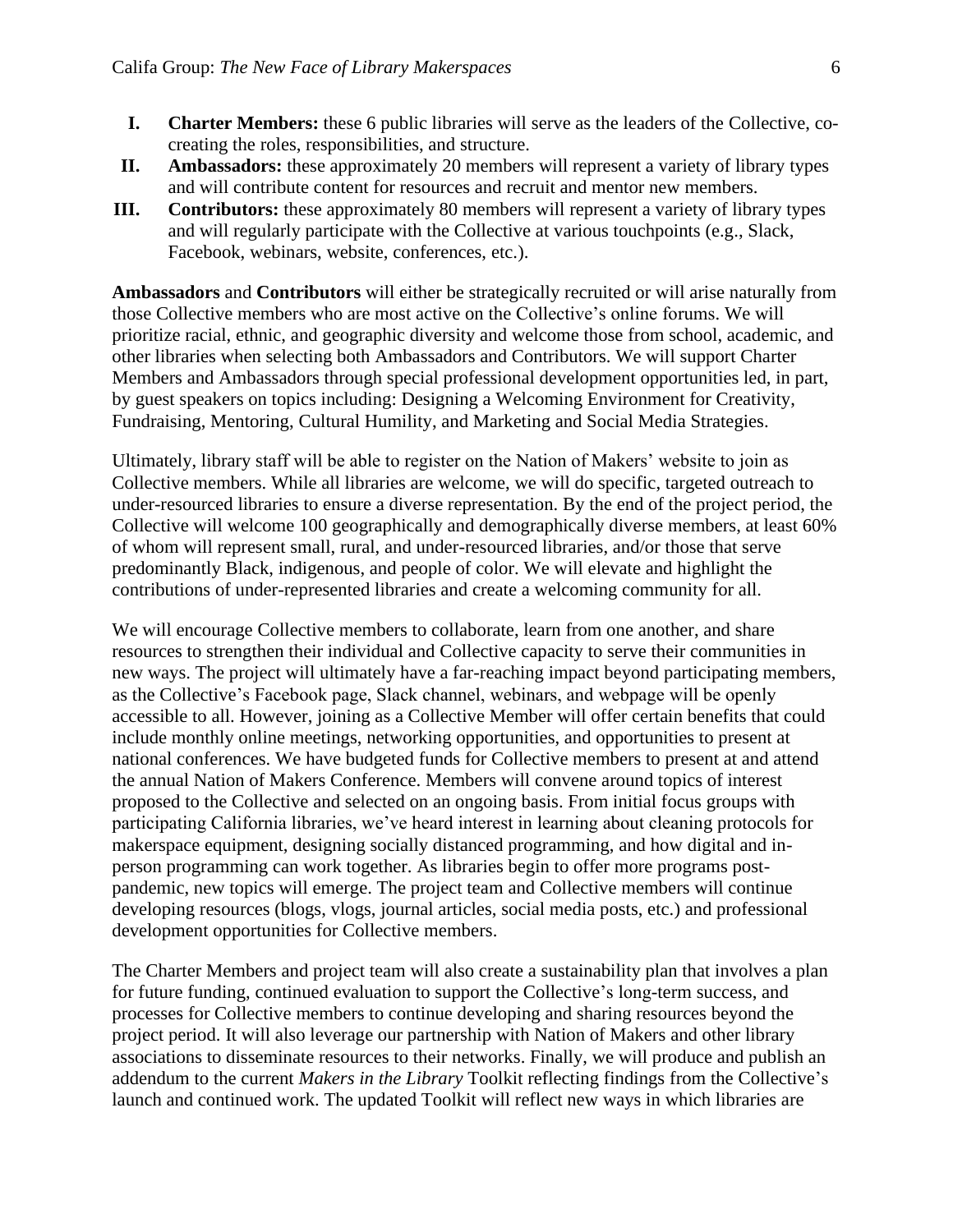engaging patrons in makerspace activities, including a section focused on remote and virtual maker programming and DEAI practices.

**Project team & collaborators:** Paula MacKinnon, executive director of the Califa Group, will serve as authorizing agent for the project. She will manage project finances and contractors and assist with recruitment and distribution of stipends. Lisa Regalla, CEO of Regallium Consulting, LLC, and former Project Director for the *Makers in the Library* project will serve as Project Director of this initiative. She will manage the research into successful models, give input into the evaluation process, lead the design of the addendum of the Toolkit, and ensure that all aspects of the project are completed on time. Pamela Van Halsema, head of P. Van Halsema Consulting, will serve as the Collective Manager and will facilitate administrative and recruitment activities and processes that guide the Collective's expansion. Scott Burg, Senior Research Principal at Rockman, et.al., will serve as the project evaluator and will conduct a formative and summative process evaluation to assess utility and broader impact of the Collective, and provide best practices for replicable Collective development models for adaptation by other libraries.

**Advisory Board:** The project team will convene an Advisory Board to guide this project over the course of the grant. Members bring a variety of expertise in DEAI practices in library makerspaces and/or coordinating networks of organizations to work together to achieve a common goal. Members of the Advisory Board will participate remotely in four, one-hour meetings over the course of the two year project, be available periodically to answer specific questions over email or by phone, provide advice and guidance on the overarching project plan, and give specific feedback on aspects such as: recruitment and selection of Charter Members, guest presenters, evaluation data, etc. With one spot still to be confirmed through a member of the Association of Small and Rural Libraries, the Advisory Board will include (additionally, see Supporting Doc 6):

- Christina Fuller-Gregory, Principal Consultant, Fuller Principal Consulting
- Maggie Melo, Assistant Professor in the School of Information and Library Science, University of North Carolina at Chapel Hill
- Vera Michalchik, Associate Director and Senior Researcher, Connected Learning Lab
- Rafi Santo, Principal Researcher, Telos Learning, LLC
- Dr. Jerry D. Valadez, CEO/President, Community Science Workshop Network

**Evaluation Plan:** Scott Burg, of Rockman et al. will assess the effectiveness of the Collective's structure and activities through three primary domains: 1) **Formation**, 2) **Health**, and 3) **Results**. Mixed evaluation methods will focus on Collective activities and processes. Evaluation is key in contributing to shared learning, and all project evaluation activities will be conducted in coordination with Collective members. This participatory approach will build the Collective's capacity to conduct ongoing evaluation of the project as a whole and helps support evaluation activities at the local level for Collective members.

Year 1 evaluation activities will focus on the Collective's formation and those elements critical to development of its purpose, function, management, and organizational roles and responsibilities. Evaluators will also assess development of tools and resources and use of various communication platforms for marketing and dissemination.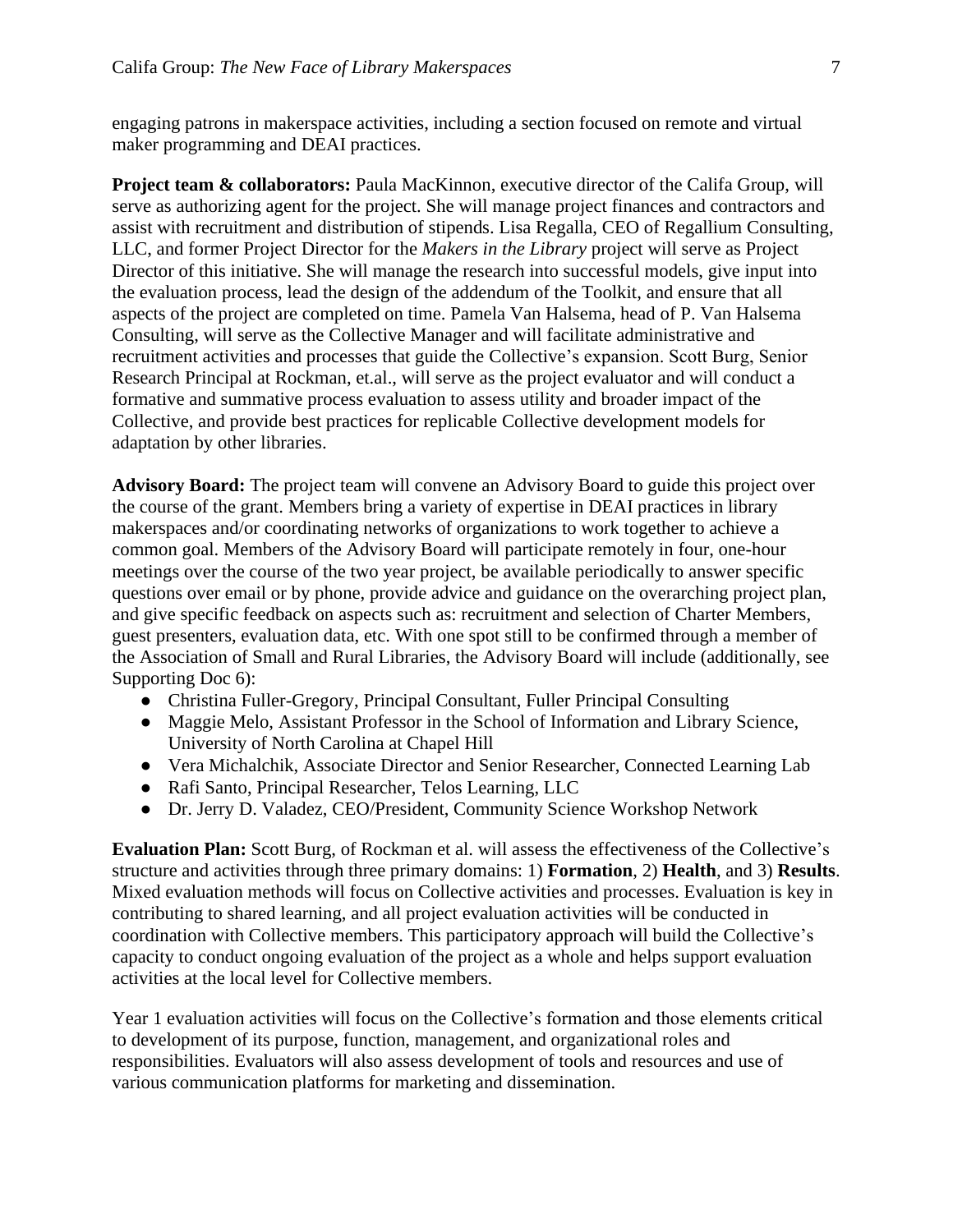Evaluation questions for Collective **Formation** include: Who participates in the Collective? How are the Collective's goals defined? To what extent does this process reflect individual library maker program development, implementation, and community engagement models? How will the Collective's model uphold DEAI principles amongst member libraries, member recruitment, and determining priority functions and activities? What types of outreach and resources (including aspects of the *Makers in the Library* Toolkit) are most critical for meeting the needs of diverse libraries and their patrons? **Specific Year 1 evaluation activities will include:**

- Survey and interviews with Charter Members to identify expectations, areas of interest, maker activity development and implementation models, and perceived challenges.
- A literature review to identify and assess other national and local models of maker Collectives, and related models of Collectives in formal and informal education.
- Collaborative development of a project logic model with core members.
- Observation and documentation of Collective meetings and communications.
- Review of *Makers in the Library* Toolkit for adaptation and broader dissemination.

Year 2 evaluation activities will pivot to an examination of the Collective's Health and Results. Both are critical to the Collective's long term sustainability and relevance, as they reflect the library members' enthusiasm and commitment and ensure their ability to work together to achieve shared goals. Evaluation questions related to Collective **Health** include: How does the Collective support communication and collaboration amongst members? What incentives are necessary to keep Collective members engaged and responsive? How does the Collective support participation by underserved and underrepresented libraries and communities?

Assessment of the Collective's results (e.g., impact on members, impact on the field, focus on virtual vs. onsite maker activities) will be conducted in collaboration with Collective member libraries and their communities. Evaluation questions related to the Collective **Results** include: To what extent do diverse stakeholder groups (libraries, patrons, community organizations) sustain their involvement and commitment to the goals of the Collective? Is the Collective able to build on their successes and failures? Is the Collective making progress on interim outcomes that signal progress to longer-term goals? How have Collective outreach efforts improved access and equity to maker activities? **Specific Year 2 evaluation activities will include:**

- Survey and interviews with Charter Members and other members to understand their expectations and concerns.
- Observe Collective meetings to document and assess core processes such as communication, consensus building, member recruitment and strategic planning.
- Review Collective members' evaluation of their respective maker activities.
- Focus groups with representatives of Collective member library communities (patrons, partner, etc.) to better understand impact of and access to onsite and virtual maker activities, utility of resources, etc.

Charter members will be invited to participate in data analysis meetings to weigh in on the interpretation of findings and methods of report dissemination.

#### **3. DIVERSITY PLAN**

We recognize that makerspaces are often created without a racially, ethnically, and socioeconomically diverse community in mind. They are often run by white men and focus on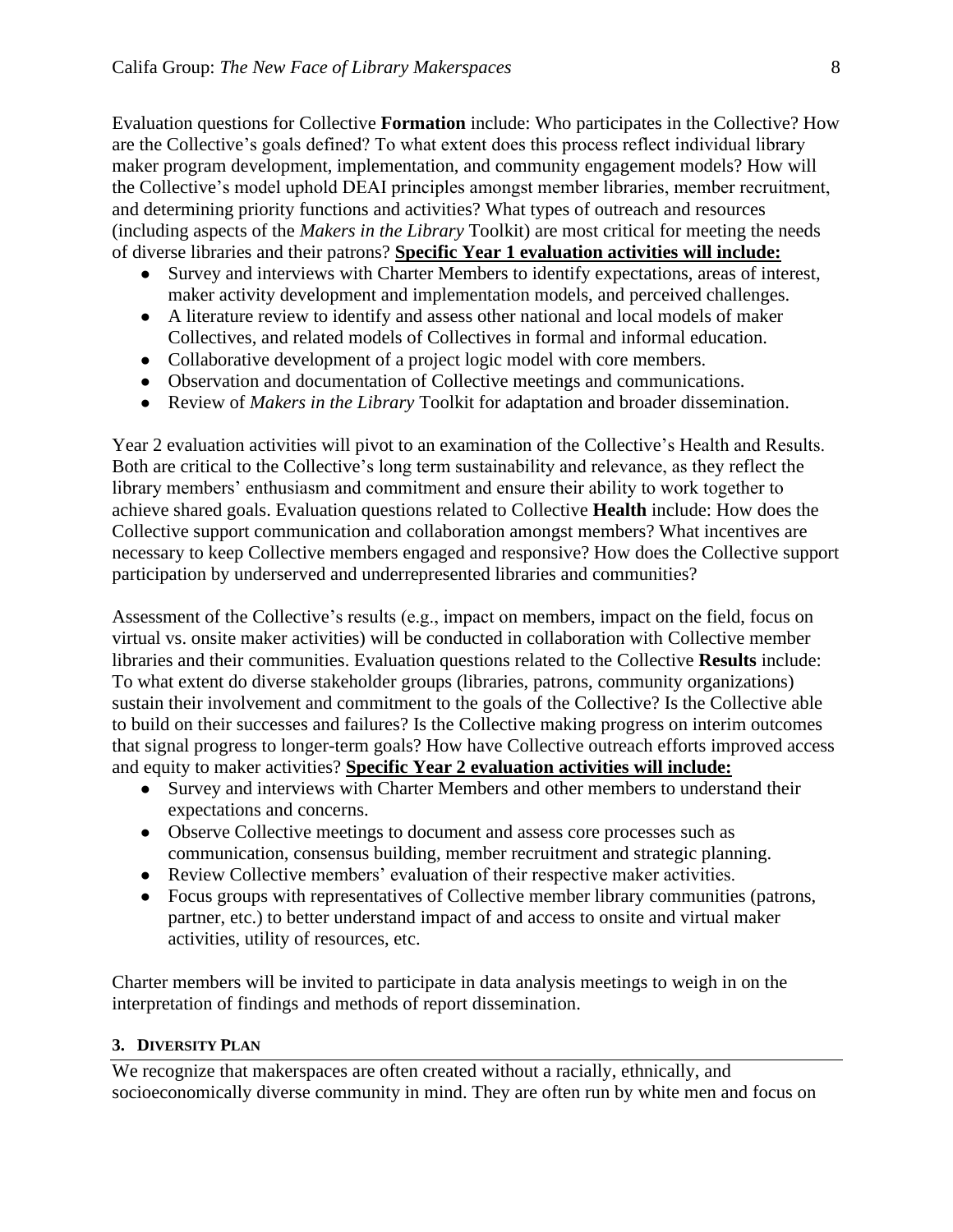high tech equipment that is inaccessible to most (Tascha, 2012). Indeed, over 80% of makerspace users are white (Nation of Makers' Annual Survey of Makerspaces, 2019). Through this project, we want to broaden what it means to be a maker and provide opportunities to welcome new community members into library makerspaces. To us, a makerspace is not about the tools, but rather the people and culture of community and creativity that is established. This could involve celebrating traditional activities such as sewing, which has proven particularly popular and engaging for middle school makerspace users (Barton et al., 2017), as well as hightech tools and devices.

Throughout this project, we will prioritize libraries that serve under-resourced communities, particularly those that serve predominantly Black, indigenous, and people of color (BIPOC), and/or low-income populations that face a digital divide. All Charter Members of the Collective will be public libraries, and at least half will be small and/or rural libraries. We will also prioritize recruiting BIPOC library staff members or those from other underrepresented groups, recognizing that diverse representation in the Collective's leadership, particularly amongst Charter Members and Ambassadors, should mirror our efforts to diversify makerspace users and expand makerspace programming to libraries that serve diverse patrons.

We are also committed to ensuring the Collective is welcoming and inclusive for all. Strategies for cultivating an intentionally diverse, equitable, and inclusive community include ensuring that communications and resources are culturally appropriate and that all members feel safe, respected, and heard. Additionally, we will design processes to ensure we are welcoming new Collective members thoughtfully and intentionally, particularly BIPOC library professionals, including personal outreach to new members, inviting them to "bring a friend" to learning opportunities or Collective events, and elevating their voices within the Collective. Ultimately, our goal is to have at least 60% of the Collective members represent libraries that primarily serve underserved communities as defined by data related to poverty, unemployment, and broadband availability. Throughout the evaluation process, our participatory approach will be responsive to feedback from Collective members and pay particular attention to access issues around technology and racial/ethnic equality.

#### **4. BROAD IMPACT**

This project will have a national impact both through the Collective's membership and more broadly, through its online presence and resources that are publicly available to all. The Collective will maintain an online presence beyond the scope of the proposed project timeline. The resources already have their own dedicated website[,](https://www.makersinthelibrary.org/) [makersinthelibrary.org,](https://www.makersinthelibrary.org/) and associated webinars will be hosted and archived in partnership with [Infopeople,](https://infopeople.org/) an organization that focuses on providing quality continuing education opportunities that are tailored to library needs and developed by experienced library professionals.

Findings from this project will generate best practices for developing, assessing, and sustaining maker activities in libraries following the COVID-19 pandemic. The Collective itself will serve as a model for organizations to work collaboratively to share and advance knowledge for themselves and the field at large. Opportunities for libraries to work around a shared common goal within a Collective also demonstrates how to maximize limited resources, while providing opportunities for individual members to develop new skills through shared professional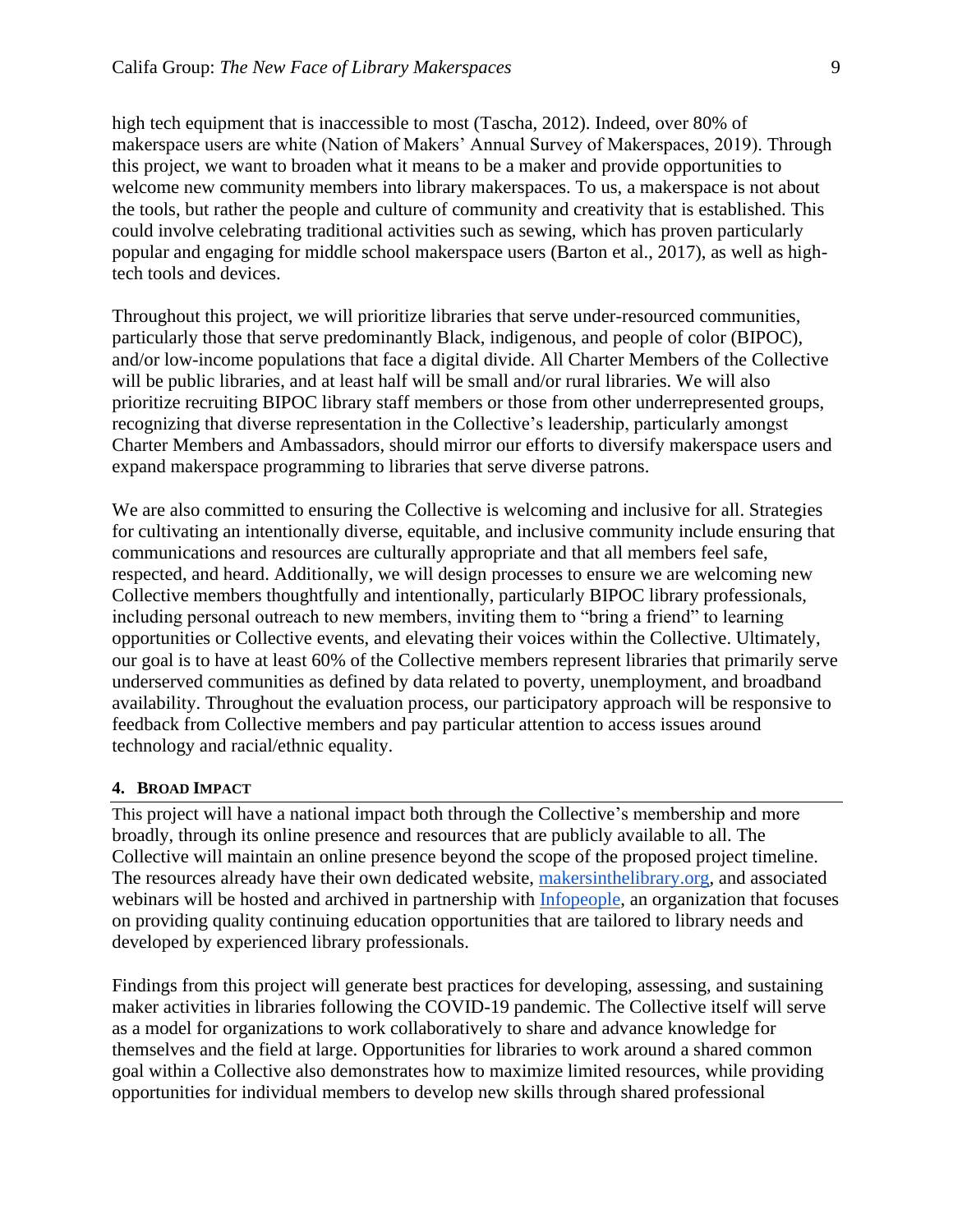development. The proposed work structure will have a broad impact through the following outcomes:

- The dissemination of freely accessible resources through the Nation of Makers website, MakersintheLibrary.org and InfoPeople.org all of which are accessible to anyone both inside and outside of the library profession.
- Engagement on social media channels such as Facebook, Instagram, Twitter, YouTube, and Slack which can be shared and accessed outside of the Collective.
- A network of support for all participating libraries and their staff which will be sustained through ongoing professional development and mentoring opportunities to support emerging leaders from diverse backgrounds.
- A curation of program models that were developed and tried during the pandemic, and a set of best practices for future program delivery based on this new information.
- Sharing of evaluation reports, lessons learned, and promising practices with library stakeholders and through conferences, blogs, and publications.
- The creation of a sustainability plan by members of the Collective to support the growing membership that will co-create and utilize the resources provided.

**Sustainability plan**: We are partnering with the established national organization [Nation of](https://www.nationofmakers.us/)  [Makers,](https://www.nationofmakers.us/) whose mission is to support America's maker organizations through advocacy, resource sharing, and the building of community within the maker movement and beyond. We will leverage their network to build the Collective's membership with distributed leadership of active Collective members who continue to help one another, share resources, seek additional funding, and launch follow-up initiatives. Development of a sustainability plan will also be part of the expectations of Charter Members in Year 2 of this grant. We will also build the Collective's web presence and communication methods around the Nation of Makers' webpage and Slack network, where it will remain permanently, and the Infopeople platform, ensuring the Collective's longevity beyond the project period.

**Dissemination plan**: We are committed to sharing the results of this project including the revised Toolkit, findings from research on best practices for COVID-influenced maker programming, and evaluation with the broader library community through conferences, publications, and outreach to diverse communities of practice. We have already begun to disseminate the results of the *Makers in the Library* pilot program and Toolkit through programs presented at the CLA (California Libraries Association), MIRA (Makerspaces for Innovation and Research in Academics), PLA (Public Libraries Association), NOMCON (Nation of Makers) and Play, Make Learn annual conferences. We will work with Collective members to submit additional applications to share new project results through national conferences, such as: NOMCON, Association for Small and Rural Libraries, and the Capital Maker Faire. Select members of the Collective will be also offered free registration to participate and present at the annual NOMCON where they can meet in-person with other Collective members. In addition, we plan to elevate the voices of Collective members by coaching them to submit articles to print and digital publications such as: *[Library Journal](https://www.libraryjournal.com/)*[,](https://www.slj.com/) *[School Library Journal](https://www.slj.com/)*[,](https://programminglibrarian.org/) *[The Programming](https://programminglibrarian.org/)  [Librarian](https://programminglibrarian.org/)*, an[d](https://educatorinnovator.org/) *[Connected Learning's Educator Innovator blog](https://educatorinnovator.org/)*. Finally, we will also disseminate project information and results through aligned communities of practice such as the [PLIX](https://plix.media.mit.edu/about/) (Public Library Information Exchange) out of MIT, th[e](https://www.facebook.com/groups/CoBuild19/) [CoBuild19](https://www.facebook.com/groups/CoBuild19/) Facebook group[,](https://www.facebook.com/groups/librarymaker/) [Makerspaces and the Participatory Library](https://www.facebook.com/groups/librarymaker/) Facebook Group, [YOUMedia Network,](http://community.youmedia.org/home) th[e](https://www.starnetlibraries.org/) [STAR](https://www.starnetlibraries.org/)  [Library Network,](https://www.starnetlibraries.org/) and other networks that the Collective and advisors deem relevant.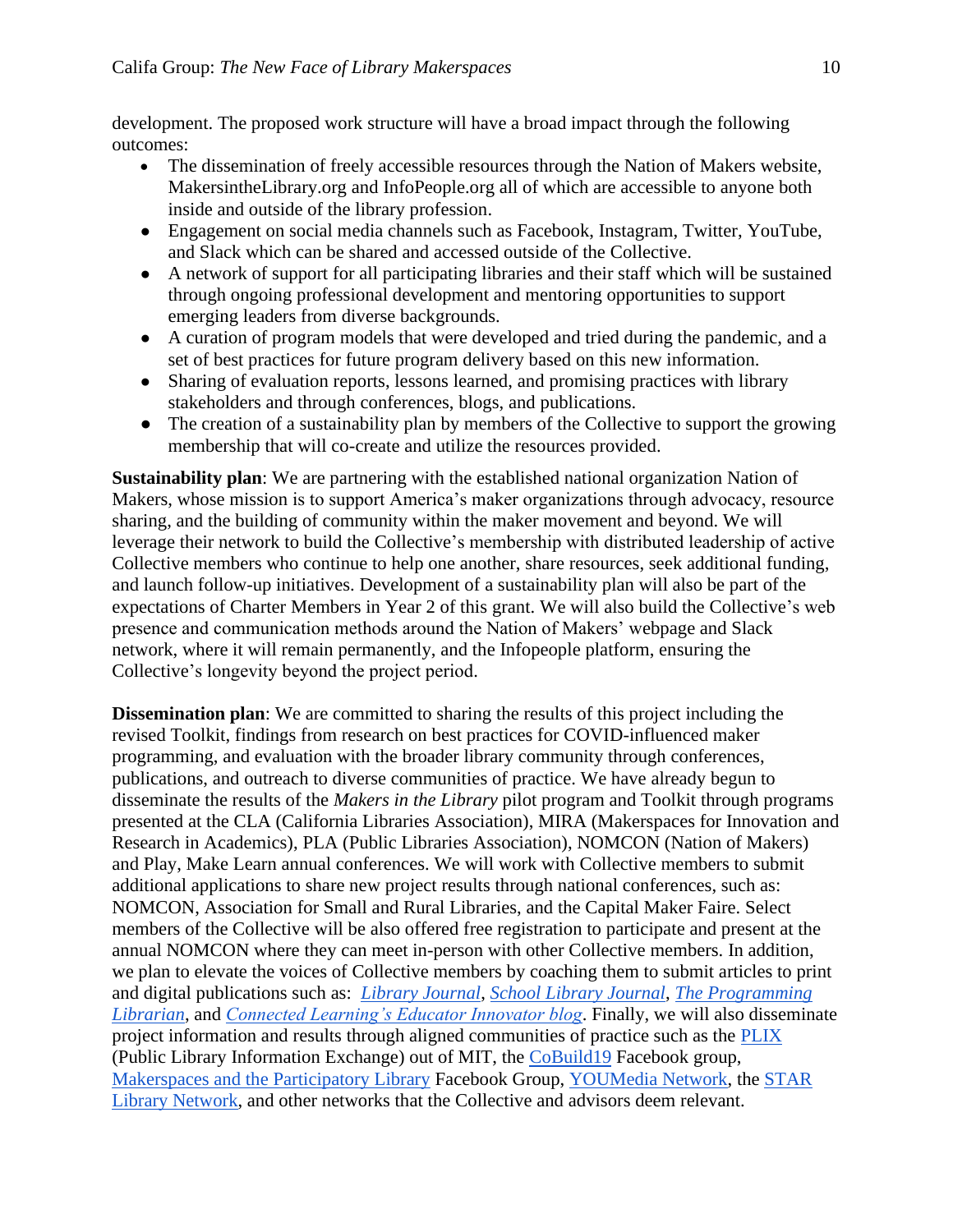# Califa Group: *The New Face of Library Makerspaces* Schedule of Completion 1

| YEAR 1 (2021-2022) |                                                                                                                                                                                                         | <b>Sept</b> | Oct | <b>Nov</b> | <b>Dec</b> | Jan | <b>Feb</b> | Mar | Apr | <b>May</b> | Jun | Jul | Aug |
|--------------------|---------------------------------------------------------------------------------------------------------------------------------------------------------------------------------------------------------|-------------|-----|------------|------------|-----|------------|-----|-----|------------|-----|-----|-----|
|                    | Design and disseminate survey of library maker<br>programming adaptations due to COVID-19                                                                                                               |             |     |            |            |     |            |     |     |            |     |     |     |
|                    | Conduct a literature review to identify and assess<br>other national and local models of Collectives.                                                                                                   |             |     |            |            |     |            |     |     |            |     |     |     |
|                    | <b>Advisory Board Meetings</b>                                                                                                                                                                          |             |     |            |            |     |            |     |     |            |     |     |     |
|                    | Create and disseminate an application to select 6<br><b>Collective Charter Members</b>                                                                                                                  |             |     |            |            |     |            |     |     |            |     |     |     |
|                    | Charter Members meet to develop protocols,<br>values, and establish norms for Collective as well<br>as prototype communication medium and<br>platforms                                                  |             |     |            |            |     |            |     |     |            |     |     |     |
|                    | Project team offers series of 5 webinars on the<br>Makers in the Library toolkit hosted by<br>InfoPeople and provides informal professional<br>development opportunities for Charter Members<br>on Zoom |             |     |            |            |     |            |     |     |            |     |     |     |
|                    | <b>Establish Nation of Makers (NoM)</b><br>communications platform and extend and promote<br>NoM Slack Channel and Makers in the Library                                                                |             |     |            |            |     |            |     |     |            |     |     |     |
|                    | Facebook Group                                                                                                                                                                                          |             |     |            |            |     |            |     |     |            |     |     |     |
|                    | Gather feedback on Makers in the Library Toolkit<br>to inform the new addendum to the Toolkit                                                                                                           |             |     |            |            |     |            |     |     |            |     |     |     |
|                    | Surveys and interviews with Charter Members to<br>identify expectations, priority areas of interest,<br>maker activity development and implementation<br>models, and perceived challenges.              |             |     |            |            |     |            |     |     |            |     |     |     |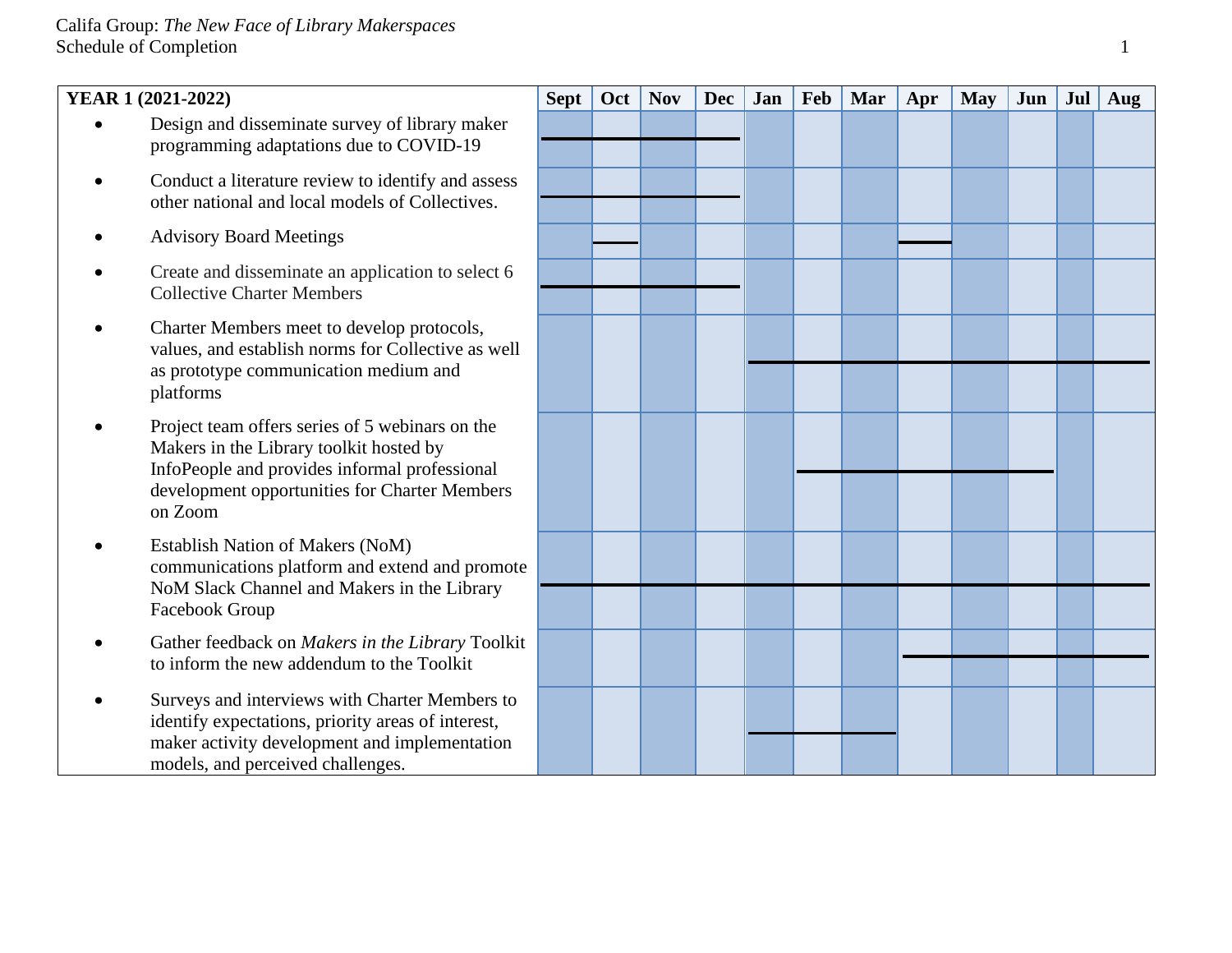# **YEAR 2 (2022-2023) Sept Oct Nov Dec Jan Feb Mar Apr May Jun Jul Aug** • Advisory Board Meetings • Promote Collective to new membership from small, rural, tribal, and other under resourced libraries. • Identify Ambassadors to begin developing and sharing resources on various communication channels. • Project team offers a series of informal PD sessions on Zoom for Charter libraries and Ambassadors • Establish and facilitate a regular cycle of information curation and dissemination for the Collective including blogs, social media posts, emails on a listerv, etc. • Observe Collective meetings to document and assess core processes such as communication, consensus building, member recruitment and strategic planning. • Develop sustainability plan for the Collective including pursuing additional funding opportunities and partners. • Create & publish addendum to original Toolkit • Submit articles for publication in various library journals and present at conferences such as NOMCON and ASRL. • Hold focus groups with representatives of Collective member library communities (patrons, partners, etc.) to better understand the impact of and access to onsite and virtual maker activities, utility of resources, etc.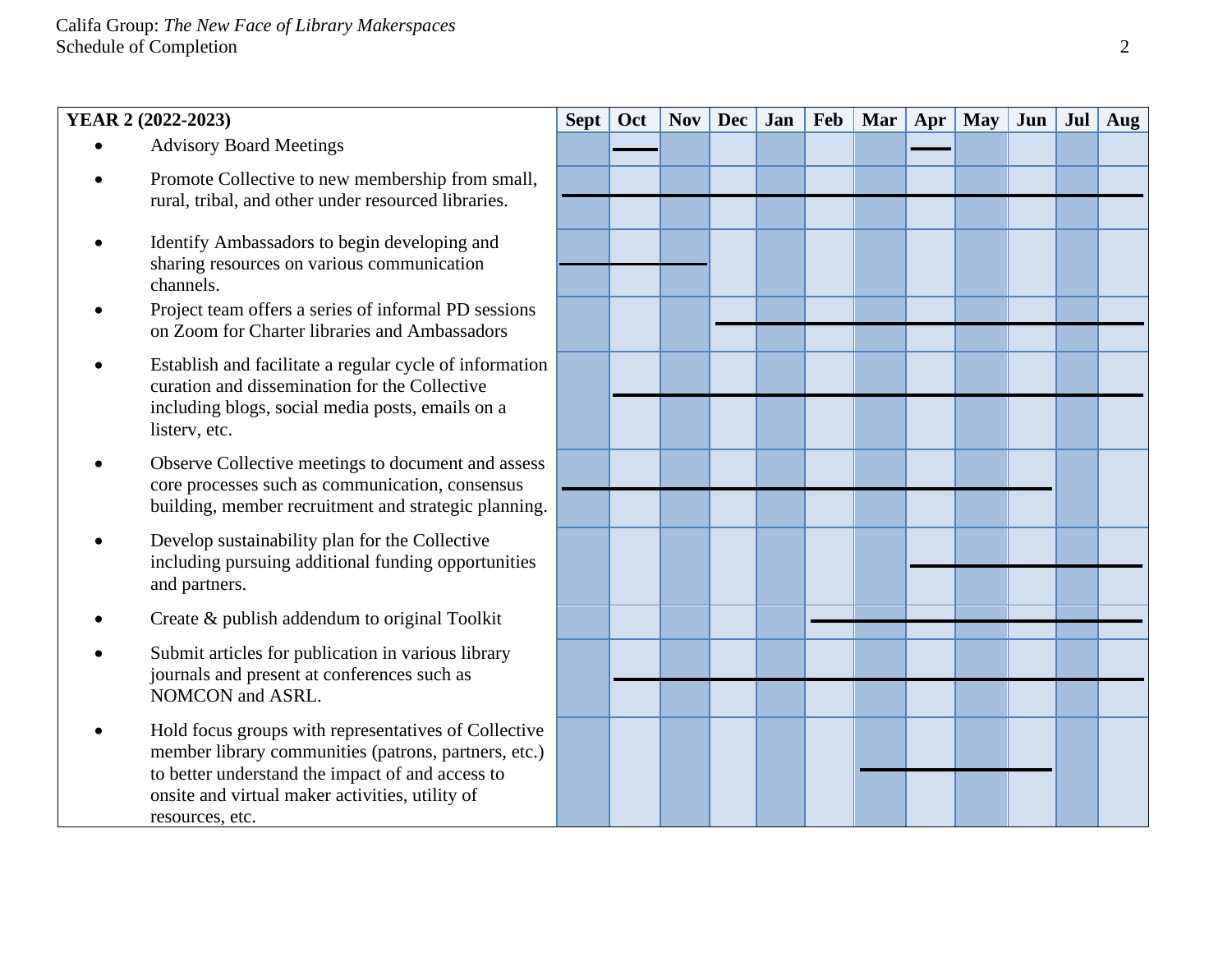

## **DIGITAL PRODUCT FORM**

## **INTRODUCTION**

The Institute of Museum and Library Services (IMLS) is committed to expanding public access to digital products that are created using federal funds. This includes (1) digitized and born-digital content, resources, or assets; (2) software; and (3) research data (see below for more specific examples). Excluded are preliminary analyses, drafts of papers, plans for future research, peerreview assessments, and communications with colleagues.

The digital products you create with IMLS funding require effective stewardship to protect and enhance their value, and they should be freely and readily available for use and reuse by libraries, archives, museums, and the public. Because technology is dynamic and because we do not want to inhibit innovation, we do not want to prescribe set standards and practices that could become quickly outdated. Instead, we ask that you answer questions that address specific aspects of creating and managing digital products. Like all components of your IMLS application, your answers will be used by IMLS staff and by expert peer reviewers to evaluate your application, and they will be important in determining whether your project will be funded.

## **INSTRUCTIONS**

If you propose to create digital products in the course of your IMLS-funded project, you must first provide answers to the questions in **SECTION I: INTELLECTUAL PROPERTY RIGHTS AND PERMISSIONS.** Then consider which of the following types of digital products you will create in your project, and complete each section of the form that is applicable.

## **SECTION II: DIGITAL CONTENT, RESOURCES, OR ASSETS**

Complete this section if your project will create digital content, resources, or assets. These include both digitized and born-digital products created by individuals, project teams, or through community gatherings during your project. Examples include, but are not limited to, still images, audio files, moving images, microfilm, object inventories, object catalogs, artworks, books, posters, curricula, field books, maps, notebooks, scientific labels, metadata schema, charts, tables, drawings, workflows, and teacher toolkits. Your project may involve making these materials available through public or access-controlled websites, kiosks, or live or recorded programs.

## **SECTION III: SOFTWARE**

Complete this section if your project will create software, including any source code, algorithms, applications, and digital tools plus the accompanying documentation created by you during your project.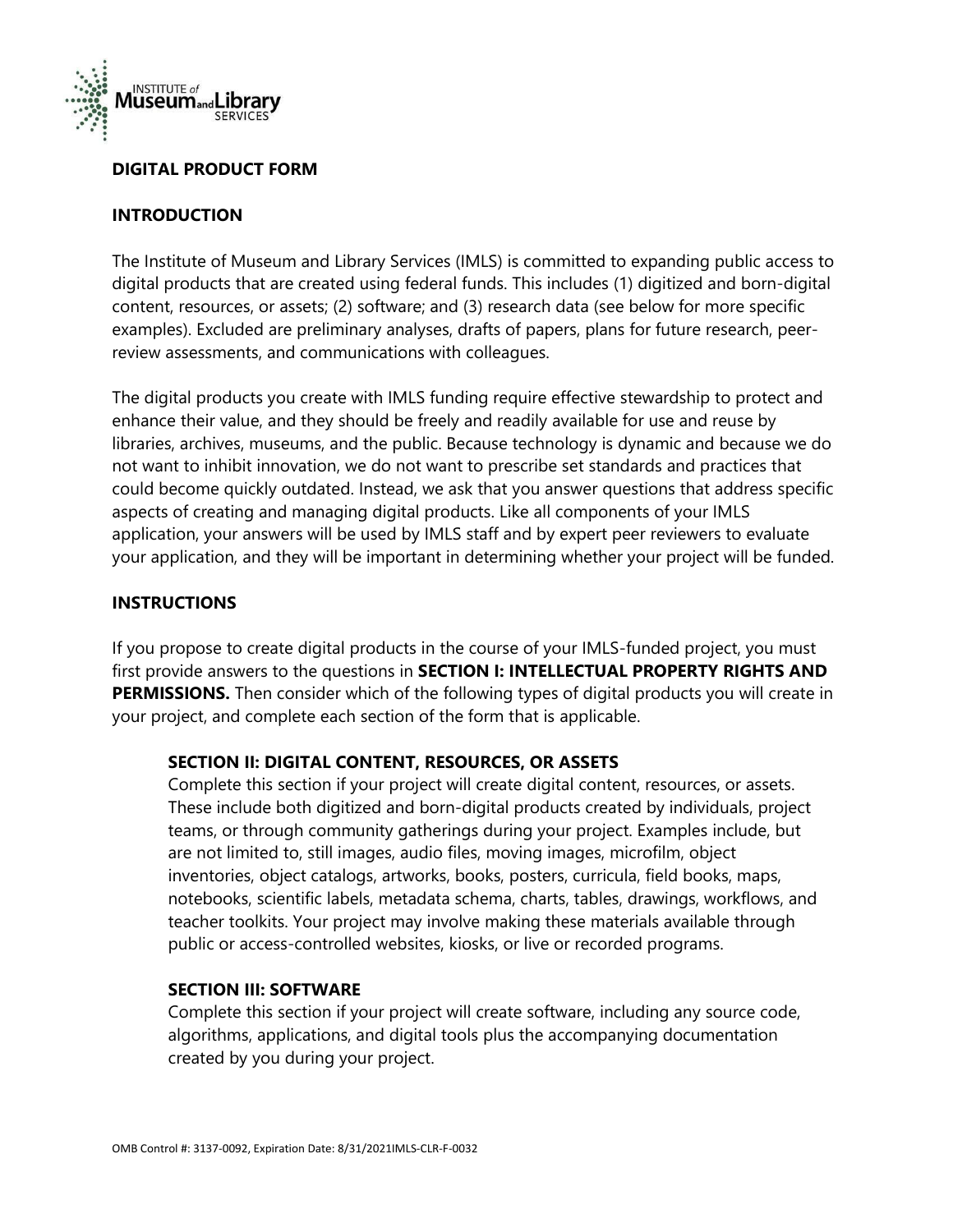## **SECTION IV: RESEARCH DATA**

Complete this section if your project will create research data, including recorded factual information and supporting documentation, commonly accepted as relevant to validating research findings and to supporting scholarly publications.

## **SECTION I: INTELLECTUAL PROPERTY RIGHTS AND PERMISSIONS**

**A.1** We expect applicants seeking federal funds for developing or creating digital products to release these files under open-source licenses to maximize access and promote reuse. What will be the intellectual property status of the digital products (i.e., digital content, resources, or assets; software; research data) you intend to create? What ownership rights will your organization assert over the files you intend to create, and what conditions will you impose on their access and use? Who will hold the copyright(s)? Explain and justify your licensing selections. Identify and explain the license under which you will release the files (e.g., a nonrestrictive license such as BSD, GNU, MIT, Creative Commons licenses; RightsStatements.org statements). Explain and justify any prohibitive terms or conditions of use or access, and detail how you will notify potential users about relevant terms and conditions.

Digital products for this project will include webinars with Infopeople, a dedicated webpage on Nation of Makers' website, and an addendum to the Makers in the Library Toolkit that will live on the Makers in the Library website. These products will all be freely and publicly available, and videos will be hosted on the Nation of Makers' website, distributed for free to participants via Infopeople.org, and Makers in the Library website. All work will be attributed to project staff or Collective members, and attribution will be given to IMLS for their support.

Although the project will include several other digital products, including professional development videos and resources for our Charter Members and Ambassadors, and social media channels (Collective's Slack channels, Facebook group, etc.), these will only be available to Collective members rather than the general public.

**A.2** What ownership rights will your organization assert over the new digital products and what conditions will you impose on access and use? Explain and justify any terms of access and conditions of use and detail how you will notify potential users about relevant terms or conditions.

The addendum to the Makers in the Library Toolkit will not be copyrighted, and will be assigned a Creative Commons Attribution, Non-Commercial, Share Alike, 4.0 International license, and will be made available to all on our website with no restrictions to access.

Otherwise, the Califa Group, Regallium Consulting, LLC, and Nation of Makers do not assert copyright. There will be no restrictions to access, and one condition of use is that anyone who shares the digital products attributes the product creators and IMLS. This condition will be clearly stated on the Collective webpage on the Nation of Makers' website, Infopeople platform, and the Makers in the Library website.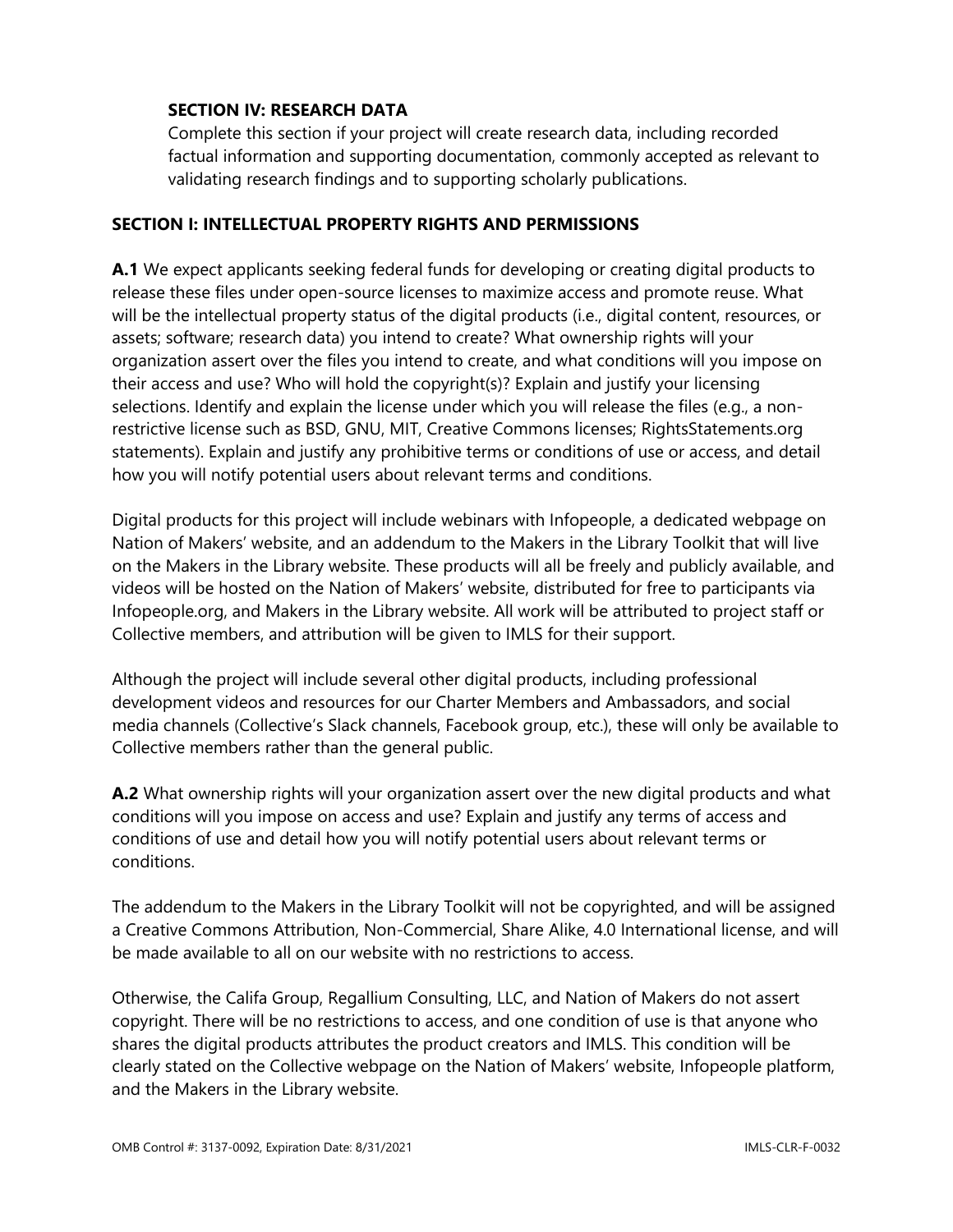**A.3** If you will create any products that may involve privacy concerns, require obtaining permissions or rights, or raise any cultural sensitivities, describe the issues and how you plan to address them.

This project will both curate and create video and narrative content for the website and for professional development workshops. Any recordings, video or photographs gathered from participating libraries that might be used in our project and shared or incorporated into our training will be used with advance permission.

The Collective will develop and host a moderated interactive forum for library makerspace staff in which participants will need to agree to community guidelines which set expectations for civility, mutual respect, kindness, and integrity.

The project team will collect personal and demographic information for those individuals registering as Collective members, including but not limited to their names, the library where they work, race, ethnicity, gender preference, and general information on their library (i.e., how many people they serve, etc.). None of that information will be shared publicly and will only be used for tracking against the project's DEAI goals.

# **SECTION II: DIGITAL CONTENT, RESOURCES, OR ASSETS**

**A.1** Describe the digital content, resources, or assets you will create or collect, the quantities of each type, and the format(s) you will use.

Both the Nation of Makers and Makers in the Library websites are built on the Squarespace platform, which is built in html and features responsive design and accessibility features. Professional development sessions via Zoom will be streamed live and include both audio and video. Recordings of those sessions will be made available via a link to an mp4 file or via YouTube.

We will collect information from libraries on best practices and maker projects. These will come in multiple formats, but most commonly as photographs and image files (.jpg, .heic, .png), as video clips (mp4 files), written descriptions (MSWord, Google Docs, .pdf files) or online resources from library websites, library social media accounts.

Rockman, et al will be responsible for creating evaluation reports from their findings. Content will be in .pdf format and be drawn from surveys and interviews with Collective members.

**A.2** List the equipment, software, and supplies that you will use to create the digital content, resources, or assets, or the name of the service provider that will perform the work.

Both the Nation of Makers website and the Makers in the Library website were created in Squarespace. All Infopeople webinars are created in GoToWebinar or Zoom meetings. Informal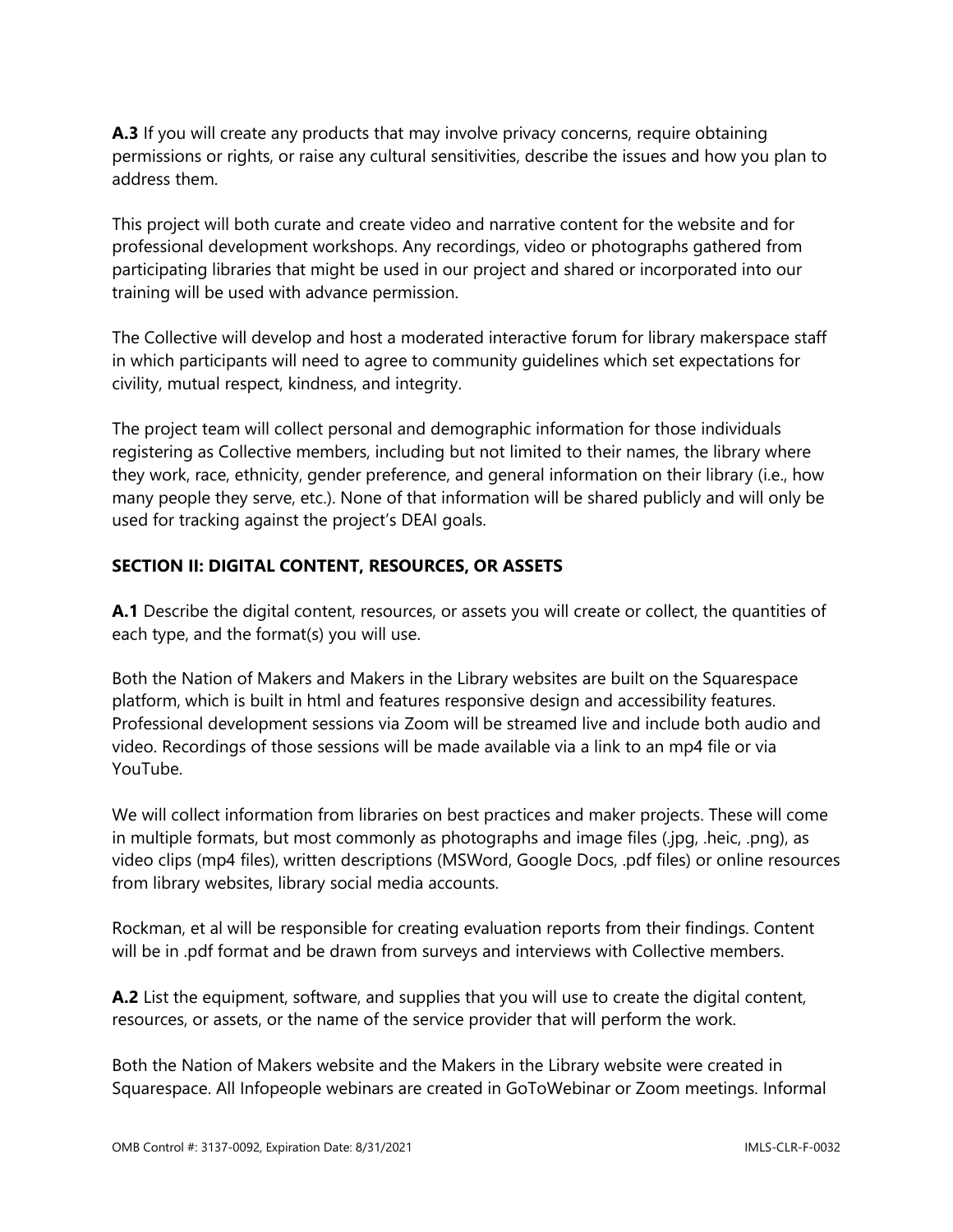professional development for Charter Members and Ambassadors will be delivered via Zoom. Email subscribers will receive a periodic email newsletter created with Mailchimp. Survey data collected by Rockman, et al will be done using Qualtrics.

**A.3** List all the digital file formats (e.g., XML, TIFF, MPEG, OBJ, DOC, PDF) you plan to use. If digitizing content, describe the quality standards (e.g., resolution, sampling rate, pixel dimensions) you will use for the files you will create.

All digital product deliverables will be made accessible via our project and partner websites. PDFs will be print quality (300 dpi) and downloadable for printing. The webinar videos will be delivered via Zoom, shared via YouTube and available as a downloadable mp4 files.

# **Workflow and Asset Maintenance/Preservation**

**B.1** Describe your quality control plan. How will you monitor and evaluate your workflow and products?

We will follow the workflow described in our Schedule of Completion for the establishment of the Collective the creation of a webpage on the Nation of Makers website, development and delivery of professional development trainings, and creation of the addendum to the Makers in the Library Toolkit. Ongoing systems of communications by the Project team along with periodic accountability to our Advisory Group, will help keep the workflow moving along the timelines and will ensure we can monitor and evaluate our progress on an ongoing basis.

**B.2** Describe your plan for preserving and maintaining digital assets during and after the award period. Your plan should address storage systems, shared repositories, technical documentation, migration planning, and commitment of organizational funding for these purposes. Please note: You may charge the federal award before closeout for the costs of publication or sharing of research results if the costs are not incurred during the period of performance of the federal award (see 2 C.F.R. § 200.461).

The two organizations that own and maintain two of the platforms on which digital assets will be hosted (Nation of Makers – Collective website, Infopeople – professional development videos) are committed to maintaining these assets and making them freely available permanently after the completion of the grant. The Toolkit and its addendum will be maintained indefinitely on the Makers in the Library website. During the grant period curated examples of digital media from Collective members will be saved in Dropbox, a cloud based storage system.

# **Metadata**

**C.1** Describe how you will produce any and all technical, descriptive, administrative, or preservation metadata or linked data. Specify which standards or data models you will use for the metadata structure (e.g., RDF, BIBFRAME, Dublin Core, Encoded Archival Description, PBCore, PREMIS) and metadata content (e.g., thesauri).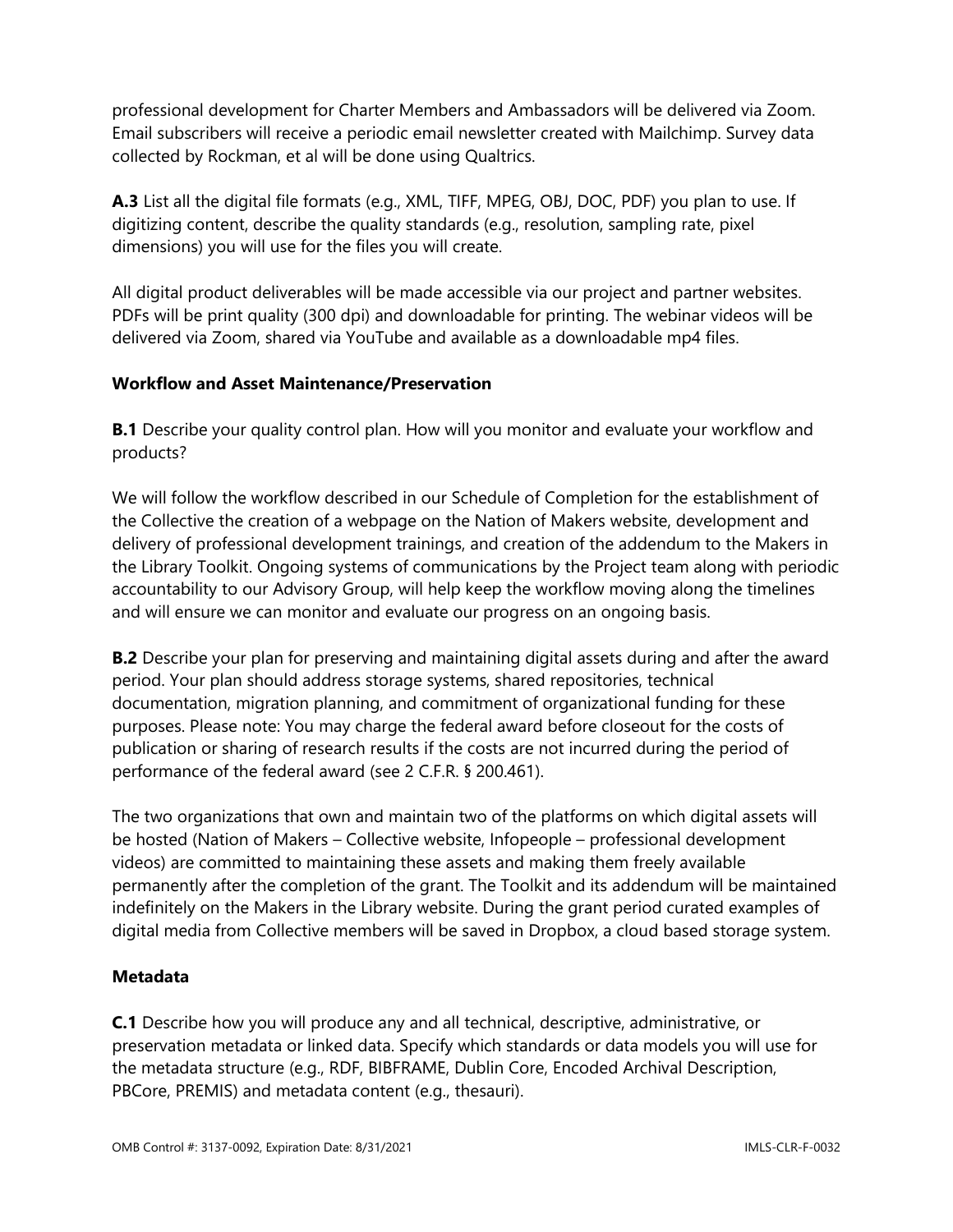#### N/A

**C.2** Explain your strategy for preserving and maintaining metadata created or collected during and after the award period of performance.

Throughout the grant we will develop a taxonomy for these digital assets related to making and makerspaces and share this information with the Collective.

**C.3** Explain what metadata sharing and/or other strategies you will use to facilitate widespread discovery and use of the digital content, resources, or assets created during your project (e.g., an API [Application Programming Interface], contributions to a digital platform, or other ways you might enable batch queries and retrieval of metadata).

Digital multimedia content uploaded to YouTube and on the project website will be posted with relevant titles, keywords, tags, and metadata to aid in their discoverability in search engines like Google, Bing, etc.

## **Access and Use**

**D.1** Describe how you will make the digital content, resources, or assets available to the public. Include details such as the delivery strategy (e.g., openly available online, available to specified audiences) and underlying hardware/software platforms and infrastructure (e.g., specific digital repository software or leased services, accessibility via standard web browsers, requirements for special software tools in order to use the content, delivery enabled by IIIF specifications).

The Collective webpage, hosted on Nation of Makers website, and professional development videos will be openly available online and accessible via standard web browsers. The Collective will determine which platforms are most accessible for the forum between Collective members, and may include an email listserv via Mailchimp, a Slack channel, or a dedicated forum application that could be embedded on the webpage. The forum will be visible to nonmembers, but only members of the Collective can contribute information or comments. Additional professional development and resources will be only available to Collective Members and will be accessible via Dropbox on a standard web browser.

**D.2**. Provide the name(s) and URL(s) (Universal Resource Locator), DOI (Digital Object Identifier), or other persistent identifier for any examples of previous digital content, resources, or assets your organization has created.

https://www.makersinthelibrary.org/ https://www.nationofmakers.us/

## **SECTION III: SOFTWARE**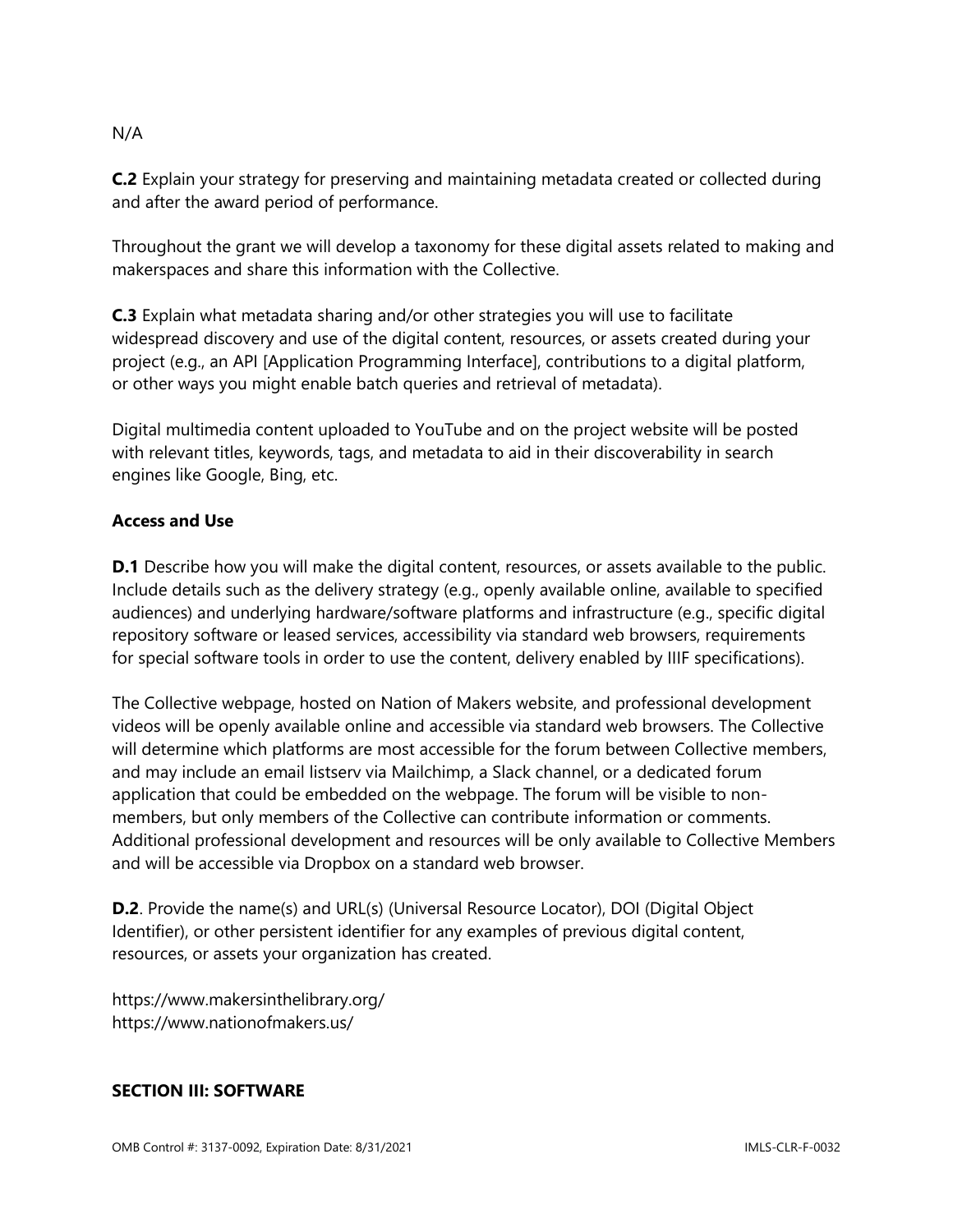# **General Information**

**A.1** Describe the software you intend to create, including a summary of the major functions it will perform and the intended primary audience(s) it will serve.

N/A

**A.2** List other existing software that wholly or partially performs the same or similar functions and explain how the software you intend to create is different and justify why those differences are significant and necessary.

N/A

# **Technical Information**

**B.1** List the programming languages, platforms, frameworks, software, or other applications you will use to create your software and explain why you chose them.

N/A

**B.2** Describe how the software you intend to create will extend or interoperate with relevant existing software.

N/A

**B.3** Describe any underlying additional software or system dependencies necessary to run the software you intend to create.

## N/A

**B.4** Describe the processes you will use for development, documentation, and for maintaining and updating documentation for users of the software.

N/A

**B.5** Provide the name(s), URL(s), and/or code repository locations for examples of any previous software your organization has created.

N/A

# **Access and Use**

**C.1** Describe how you will make the software and source code available to the public and/or its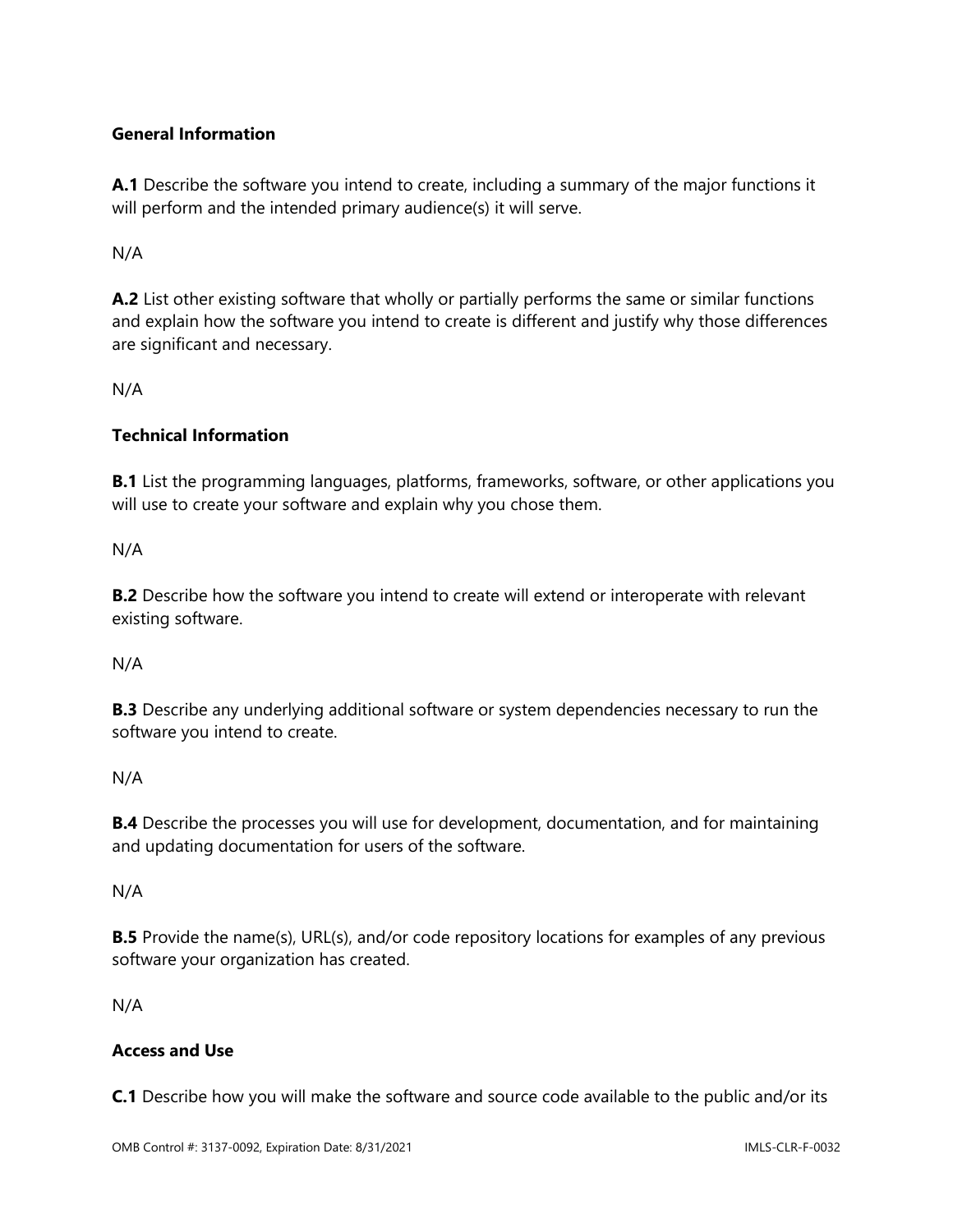intended users.

N/A

**C.2** Identify where you will deposit the source code for the software you intend to develop:

Name of publicly accessible source code repository:

URL:

N/A

# **SECTION IV: RESEARCH DATA**

As part of the federal government's commitment to increase access to federally funded research data, Section IV represents the Data Management Plan (DMP) for research proposals and should reflect data management, dissemination, and preservation best practices in the applicant's area of research appropriate to the data that the project will generate.

**A.1** Identify the type(s) of data you plan to collect or generate, and the purpose or intended use(s) to which you expect them to be put. Describe the method(s) you will use, the proposed scope and scale, and the approximate dates or intervals at which you will collect or generate data.

N/A

**A.2** Does the proposed data collection or research activity require approval by any internal review panel or institutional review board (IRB)? If so, has the proposed research activity been approved? If not, what is your plan for securing approval?

N/A

**A.3** Will you collect any sensitive information? This may include personally identifiable information (PII), confidential information (e.g., trade secrets), or proprietary information. If so, detail the specific steps you will take to protect the information while you prepare it for public release (e.g., anonymizing individual identifiers, data aggregation). If the data will not be released publicly, explain why the data cannot be shared due to the protection of privacy, confidentiality, security, intellectual property, and other rights or requirements.

N/A

**A.4** What technical (hardware and/or software) requirements or dependencies would be necessary for understanding retrieving, displaying, processing, or otherwise reusing the data?